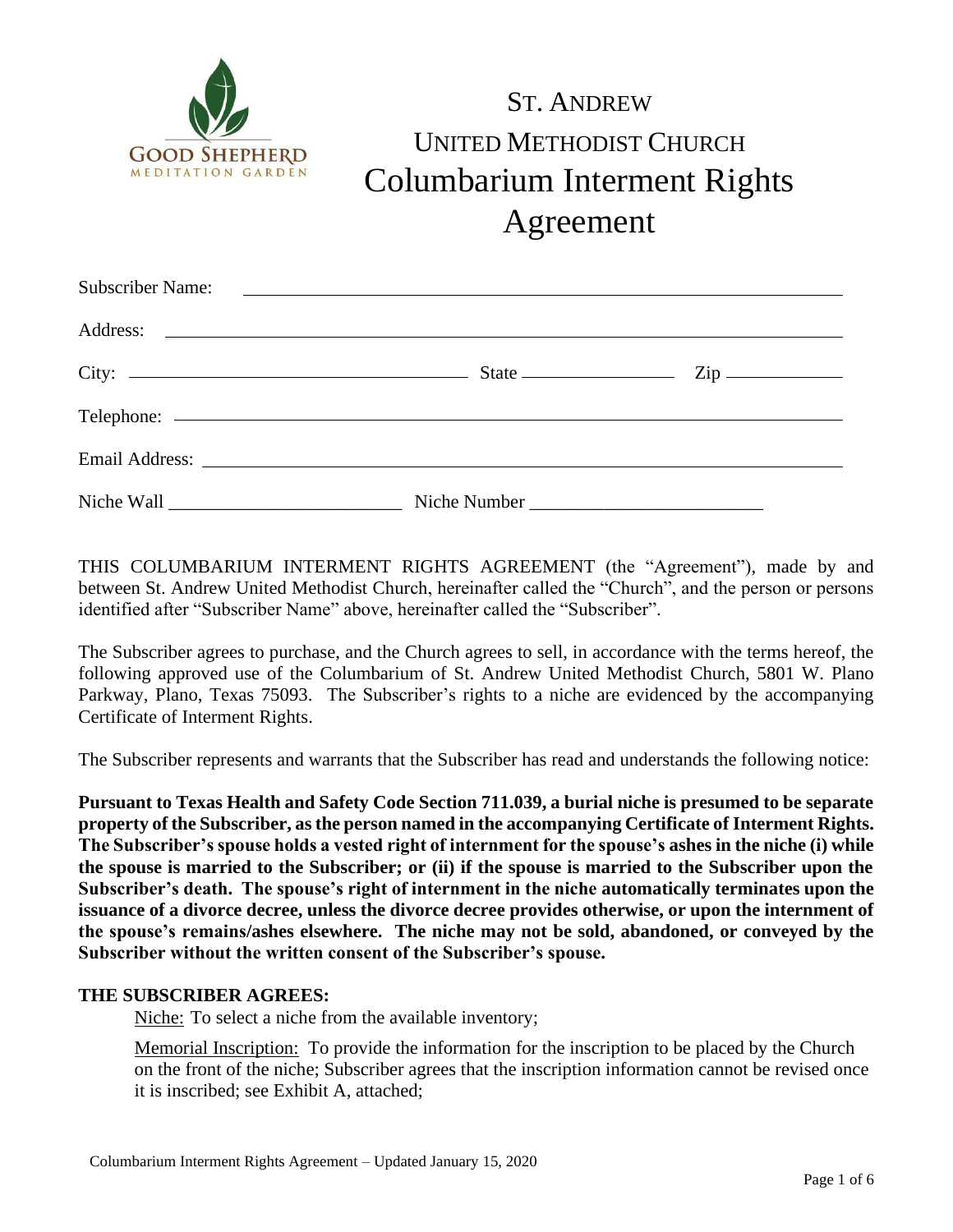Payment of Fees: To pay herewith the fee according to the current Schedule of Fees in effect, a copy of which has been provided to the Subscriber;

Compliance with Rules: To comply at all times with all rules and regulations heretofore or hereafter promulgated and adopted by the Church for the operation of the columbarium; and

Indemnification: To hold harmless, defend, and indemnify the Church, its Pastoral staff, Church staff, each appointed Lay Leader, and each of the Trustees (collectively, the "Indemnitees") against and from all claims, causes of action, damages, and expenses (including reasonable attorneys' fees and costs of litigation) incurred due to Subscriber's purchase of the niche, the proper identification of the cremated ashes to be interred in Subscriber's niche, or the Church's management of the niche. **This obligation of indemnification applies with respect to any cause of action asserted against the Indemnitees (collectively or individually) by Subscriber's spouse or family members, creditors, and third parties and regardless of whether such claims include allegations of one or more Indemnitees' negligence**. This obligation does not apply with respect to any allegation of an Indemnitee's gross negligence or willful misconduct.

### **THE CHURCH AGREES:**

Exclusive Rights: Subject to the revision of the *Rules and Regulations* by the Church and its Trustees, this Agreement provides exclusive rights to Subscriber to inter ashes of one or two persons in a niche of the Columbarium, as designated by the Subscriber and subject to the operation of Texas law;

Care and Maintenance: To provide perpetual care and maintenance of the Columbarium including architectural features thereof;

Permanent Records: To maintain accurate permanent records of *Certificate of Interment Rights* and *Columbarium Interment Rights Agreement*, as well as the names of the deceased and the location in the Columbarium where each person's ashes have been interred; and

Furnish Rules and Regulations: To make available to all members of the Church and each Subscriber a copy of amendments to the *Rules and Regulations*, promptly following enactment.

## **IT IS MUTUALLY AGREED:**

Transfer: All rights conferred by this *Columbarium Interment Rights Agreement* are personal and specific to the Subscriber and may not be sold, assigned or otherwise transferred. Interment rights may not be pledged as collateral for any loan. Provided however, pursuant to the *Rules and Regulations*, a Subscriber may apply to the Church to transfer the rights granted herein subject to the then-applicable transfer fee as determined by the Trustees and the Church shall not unreasonably withhold authorization of such transfer. Any such approved transfer shall be void unless the Subscriber's spouse provides the spouse's signed written consent to such transfer.

Refund Policy. Refunds shall not be permitted.

Relocation of Columbarium: Subject to the protections afforded under Texas law, the Church shall have the sole discretion, designated authority, and absolute right to exhume and re-inter ashes, and to move the Columbarium and other architectural features thereof if for any reason it becomes necessary for St. Andrew United Methodist Church to relocate the Church and/or the Columbarium; provided, however the Church shall make reasonable, good faith efforts to notify each Subscriber or each Subscriber's designated contact set forth in the attached *Columbarium Worksheet* in advance of such removal.

Entire Agreement: This *Columbarium Interment Rights Agreement*, together with the *Certificate of Interment Rights, Columbarium Worksheet,* and the *Rules and Regulations* incorporated herein,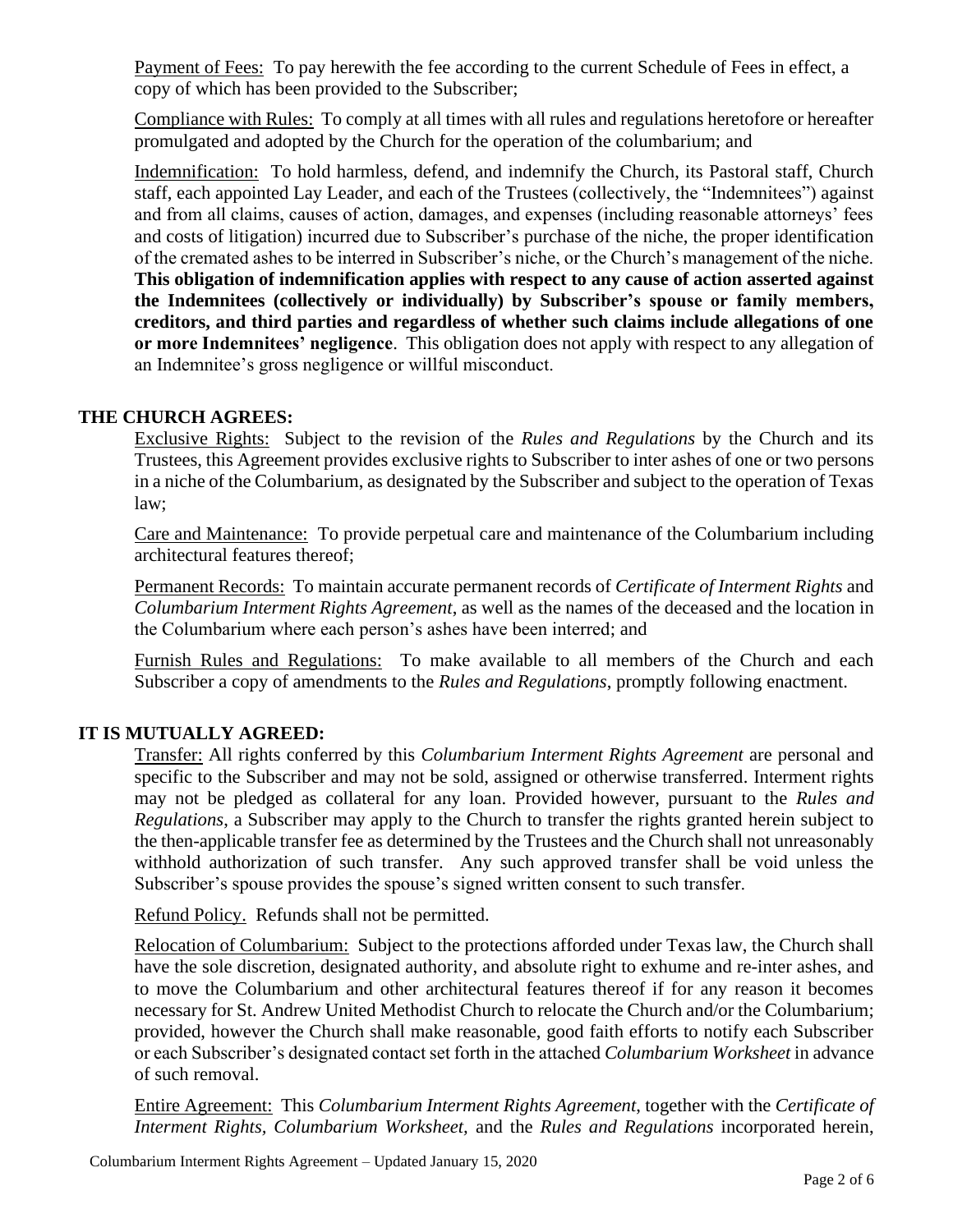constitute the entire understanding of the parties. There are no representations or warranties other than those expressly set forth. In executing this Agreement, Subscriber and Subscriber's spouse have relied upon no statements or representations except those set forth herein.

IN WITNESS WHEREOF, the parties have executed this *Columbarium Interment Rights Agreement* this

the  $\frac{day \text{ of } (x,y) - (x,y) \text{ of } (x,y) - (y,y) \text{ of } (x,y) - (y,y) \text{ of } (x,y) \text{ of } (x,y) \text{ of } (x,y)$ 

#### **SUBSCRIBER**

Signature of Subscriber

### **ST. ANDREW UNITED METHODIST CHURCH**

 $\mathbf{B} \mathbf{y}$ :

Title:

#### **SUBSCRIBER'S SPOUSE**

Subscriber's Spouse acknowledges that this Agreement is between St. Andrew United Methodist Church and Subscriber and all rights conferred herein are personal to and individually held by Subscriber.

Signature of Subscriber's Spouse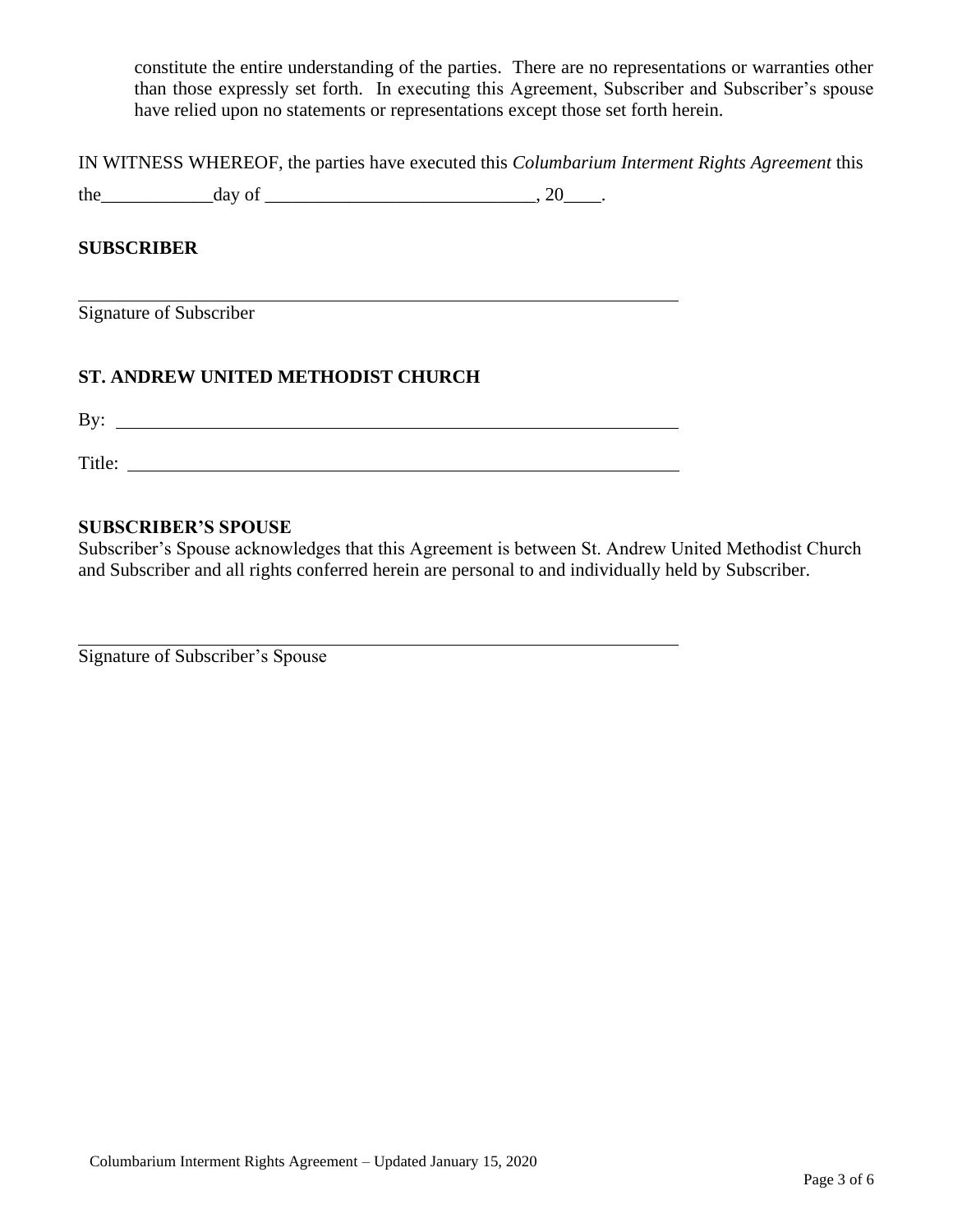

## ST. ANDREW UNITED METHODIST CHURCH Columbarium Interment Rights Fees

### **Effective Month, Date, Year (Traci Hughes to notify of this date)**

Right to exclusive use of niche in Columbarium  $$4,500.00$  \* for ashes of two persons (two urns)

\* NOTE: Fees subject to change without notice.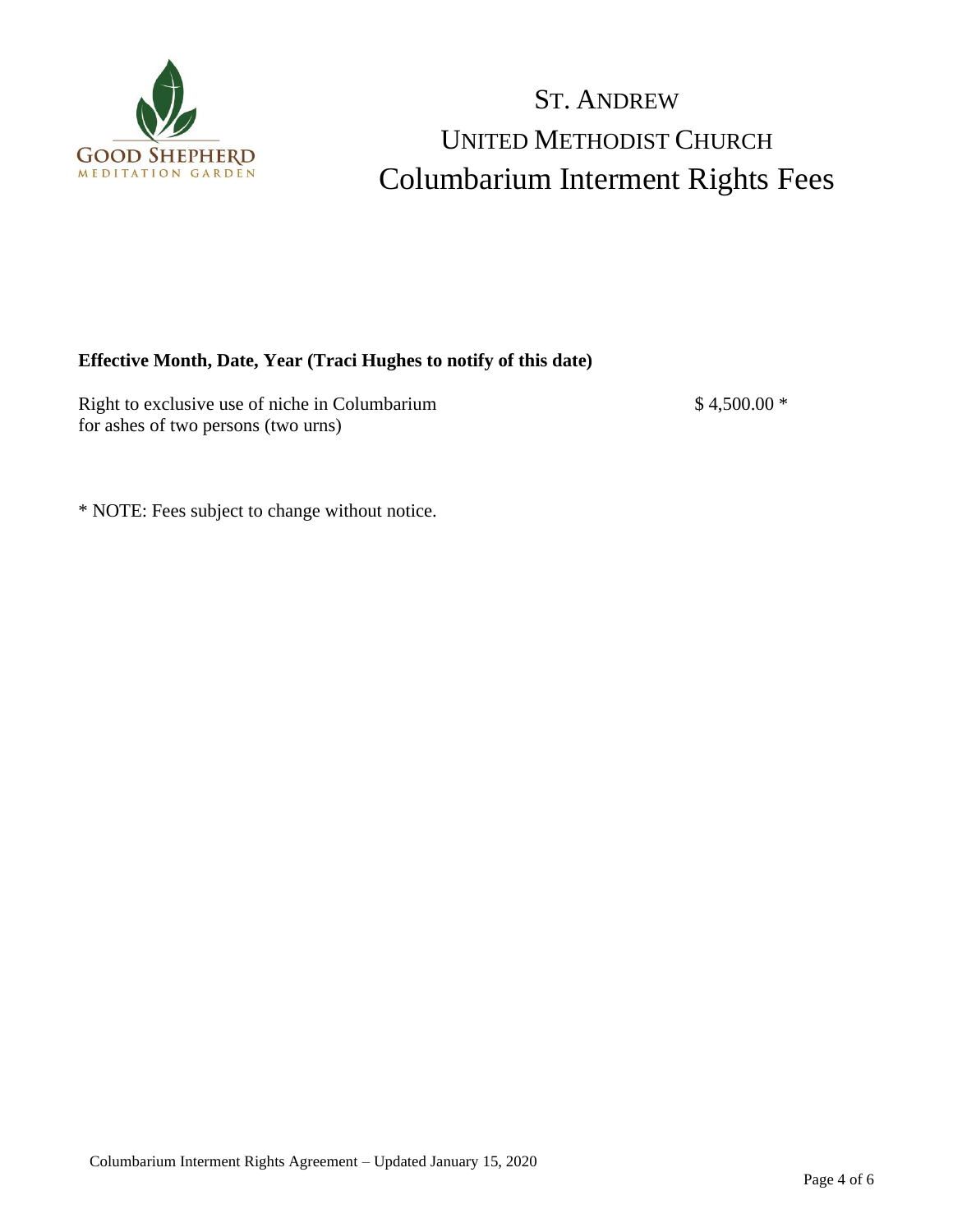

## **Columbarium Worksheet**

| This niche is intended to inter the following person(s) ashes:                                                         |  |
|------------------------------------------------------------------------------------------------------------------------|--|
|                                                                                                                        |  |
| If the niche is to be used for unidentified family, who has the authority to inter ashes other than<br>the Subscriber? |  |
|                                                                                                                        |  |
| The Inscription shall read: (23 characters per line)                                                                   |  |
|                                                                                                                        |  |
| The Inscription shall read: (23 characters per line)                                                                   |  |
|                                                                                                                        |  |
| Have you made any arrangements with a Funeral Home? If so, where?                                                      |  |
| Other Family Contact Info:                                                                                             |  |
|                                                                                                                        |  |
|                                                                                                                        |  |
|                                                                                                                        |  |